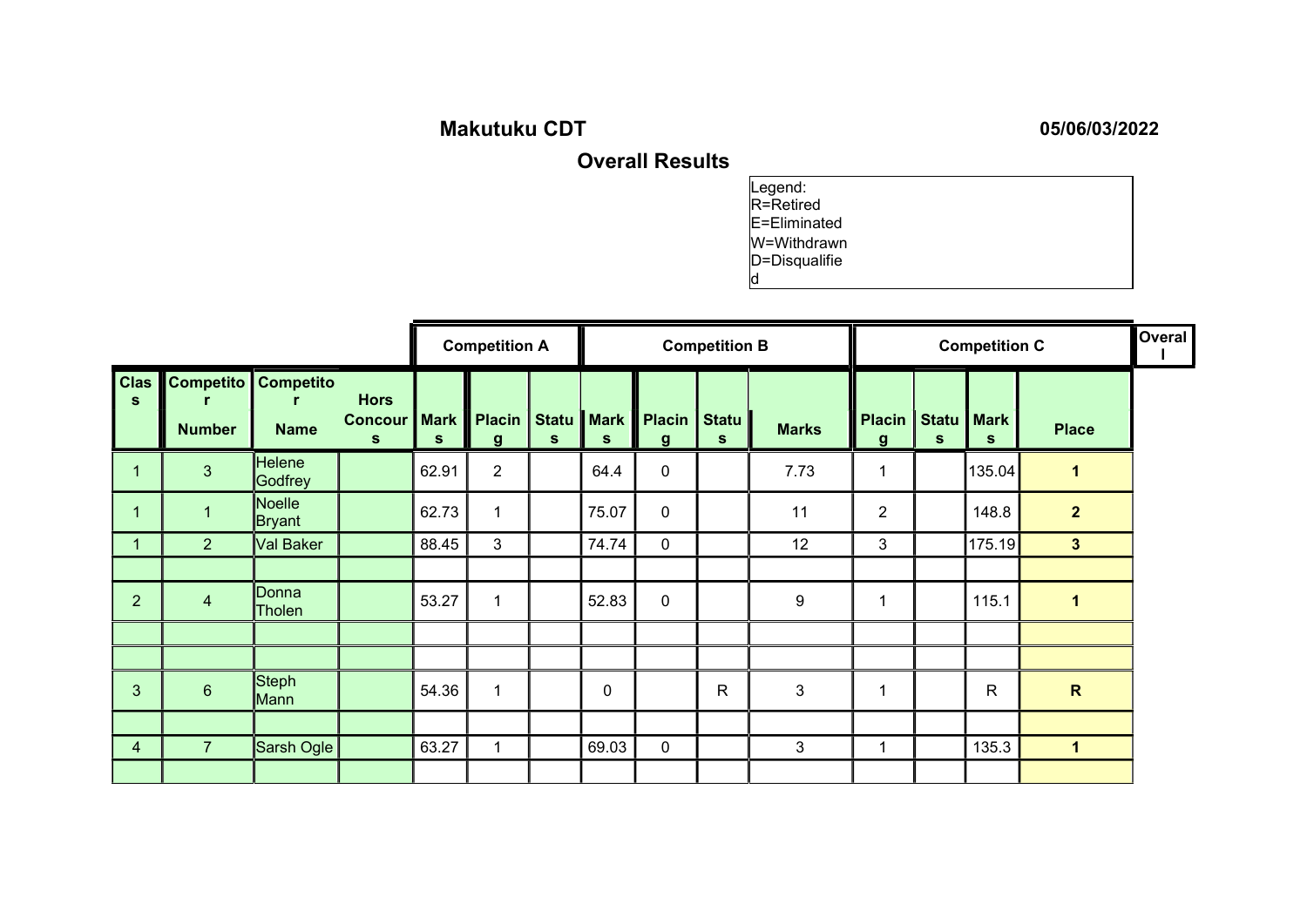| 5.1 | 8  | Alison<br>Cooper     |     | 60.6  | $\overline{2}$ | 66.84       | $\mathbf 0$ |   | $\,6\,$     | $\mathbf{1}$   |             | 133.44 | $\mathbf{1}$            |
|-----|----|----------------------|-----|-------|----------------|-------------|-------------|---|-------------|----------------|-------------|--------|-------------------------|
| 5.3 | 9  | Jennifer<br>Carew    |     | 58.4  | $\mathbf{1}$   | 68.18       | $\mathbf 0$ |   | 7.26        | $\overline{2}$ |             | 133.84 | $\overline{2}$          |
|     |    |                      |     |       |                |             |             |   |             |                |             |        |                         |
|     |    |                      |     |       |                |             |             |   |             |                |             |        |                         |
| 6.3 | 12 | Cathy<br>Venn        |     | 49.4  | $\overline{2}$ | 69.74       | $\mathbf 0$ |   | 3           | $\overline{2}$ |             | 122.14 | $\overline{1}$          |
| 6.3 | 15 | Andrea<br>Thomson    |     | 51    | 3              | 73.66       | $\mathbf 0$ |   | $\mathbf 0$ | $\mathbf{1}$   |             | 124.66 | $\overline{2}$          |
| 6.3 | 11 | Vincelle<br>Marvin   |     | 59.8  | 0              | 60.15       | $\mathbf 0$ |   | 12          | 0              |             | 131.95 | $\overline{\mathbf{3}}$ |
| 6.3 | 17 | Jill Udy             |     | 64    | 0              | 74.69       | $\mathbf 0$ |   | 3.41        | 3              |             | 142.1  | $\overline{\mathbf{4}}$ |
| 6.1 | 16 | Emma<br>Wiggins      |     | 47    | 1              | 79.43       | $\mathbf 0$ |   | $\pmb{0}$   |                | $\mathsf E$ | E      | E                       |
| 6.3 | 10 | Rob Marvin           |     | 51.6  | 0              | $\mathbf 0$ |             | E | $\bf 8$     | 0              |             | E      | E                       |
| 6.1 | 13 | Colleen<br>Constable | Yes |       |                | 82.95       | $\mathbf 0$ |   |             |                |             | 82.95  | HC                      |
|     |    |                      |     |       |                |             |             |   |             |                |             |        |                         |
| 7.3 | 19 | Colleen<br>Rebay     |     | 51.77 | $\mathbf{1}$   | 102.52      | $\mathbf 0$ |   | 1.99        | $\mathbf{1}$   |             | 156.28 | $\overline{\mathbf{1}}$ |
| 7.2 | 18 | Lynda<br>Fouhy       |     | 83.59 | $\overline{2}$ | $\mathbf 0$ |             | E | 53.6        | $\overline{2}$ |             | 137.19 | E                       |
|     |    |                      |     |       |                |             |             |   |             |                |             |        |                         |
| 8.4 | 20 | lKaren<br>Kendall    |     | 56    | $\overline{2}$ | 73.03       | $\mathbf 0$ |   | $\mathbf 0$ | $\mathbf{1}$   |             | 129.03 | $\overline{\mathbf{1}}$ |
| 8.3 | 24 | Sue Monk             |     | 66.35 | 0              | 76.07       | $\mathbf 0$ |   | 0.73        | $\overline{2}$ |             | 143.15 | 2 <sup>2</sup>          |
| 8.4 | 25 | Debbie<br>Phelps     |     | 54.35 | $\mathbf{1}$   | 90.03       | $\mathbf 0$ |   | 4.1         | 0              |             | 148.48 | $\mathbf{3}$            |
| 8.3 | 26 | Chery<br>Robinson    |     | 58.83 | $\mathbf 0$    | 85.13       | $\mathbf 0$ |   | 21.91       | 0              |             | 165.86 | $\boldsymbol{4}$        |
| 8.2 | 22 | Carol Ann<br>Perfect |     | 57.65 | 3              | 102.38      | $\mathbf 0$ |   | 3           | 3              |             | E      | E                       |